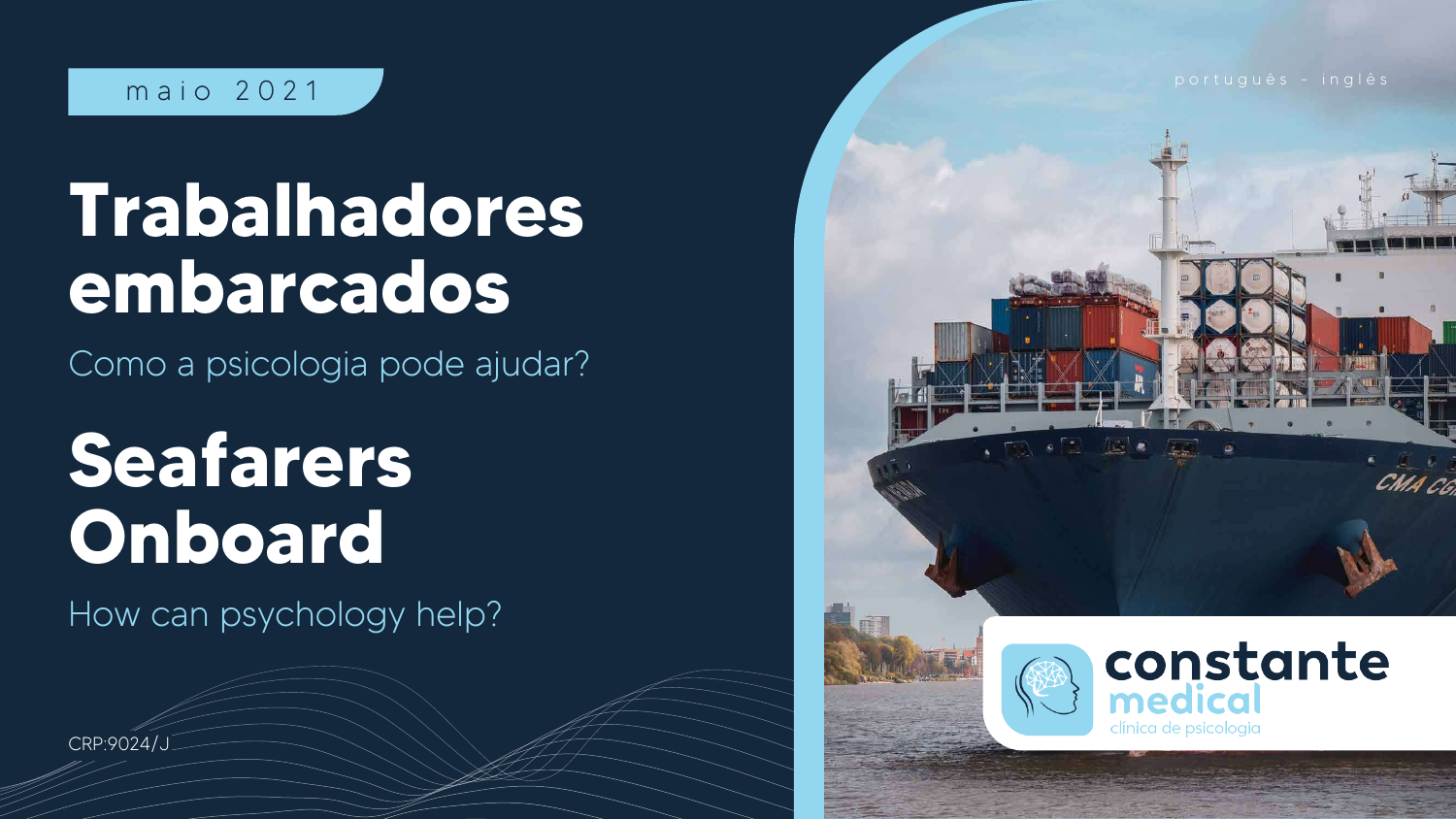## **A vida do trabalhador embarcado**

O setor offshore é totalmente diferente de todos os ambientes de trabalho que se tem nas cidades. Por causa de suas atividades ininterruptas e condições extremas de operação que apresentam riscos técnicos, coletivos e ambientais, as embarcações em alto-mar, de acordo com a química e pesquisadora Rachel Davis, podem ser bem perigosas. Além disso, a distância e o confinamento também mexem com o psicológico de quem

### **The Life of worker onboard**

está em uma plataforma ou navio. O profissional embarcado precisa, necessariamente, ter capacidade de ficar longe dos amigos e familiares por longos períodos de tempo e, em alguns casos, sem acesso à ligações telefônicas ou computadores, o que obviamente é muito difícil para os que deixam familiares próximos e entes

queridos, como filhos (as) e marido/esposa em terra", diz Rachel. Porém, as embarcações não representam somente dias intensos de trabalho longe de casa. Visando o bem estar de seus funcionários, empresas do setor montam esquemas que representam um modo de promover a saúde física e psychological of those on a platform employees. psicológica de seus funcionários. The offshore sector is totally different from all work environments in cities. Because of their uninterrupted activities and extreme operating conditions that present technical, collective and environmental risks, vessels on the deep sea, according to chemist and researcher Rachel Davis, can be quite dangerous. In addition, distance and confinement also interfere with the or ship.

The professional onboard must necessarily be able to stay away from your friends and family for long periods of time and, in some cases, without access to phone calls or computers, which is obviously very difficult for those who leave close family members and loved ones. , as children (as) and husband / wife on land ", says Rachel.

However, the vessels do not only represent intense days of work away from home. Aiming at the well-being of its employees, companies in the sector set up schemes that represent a way to promote the physical and psychological health of their

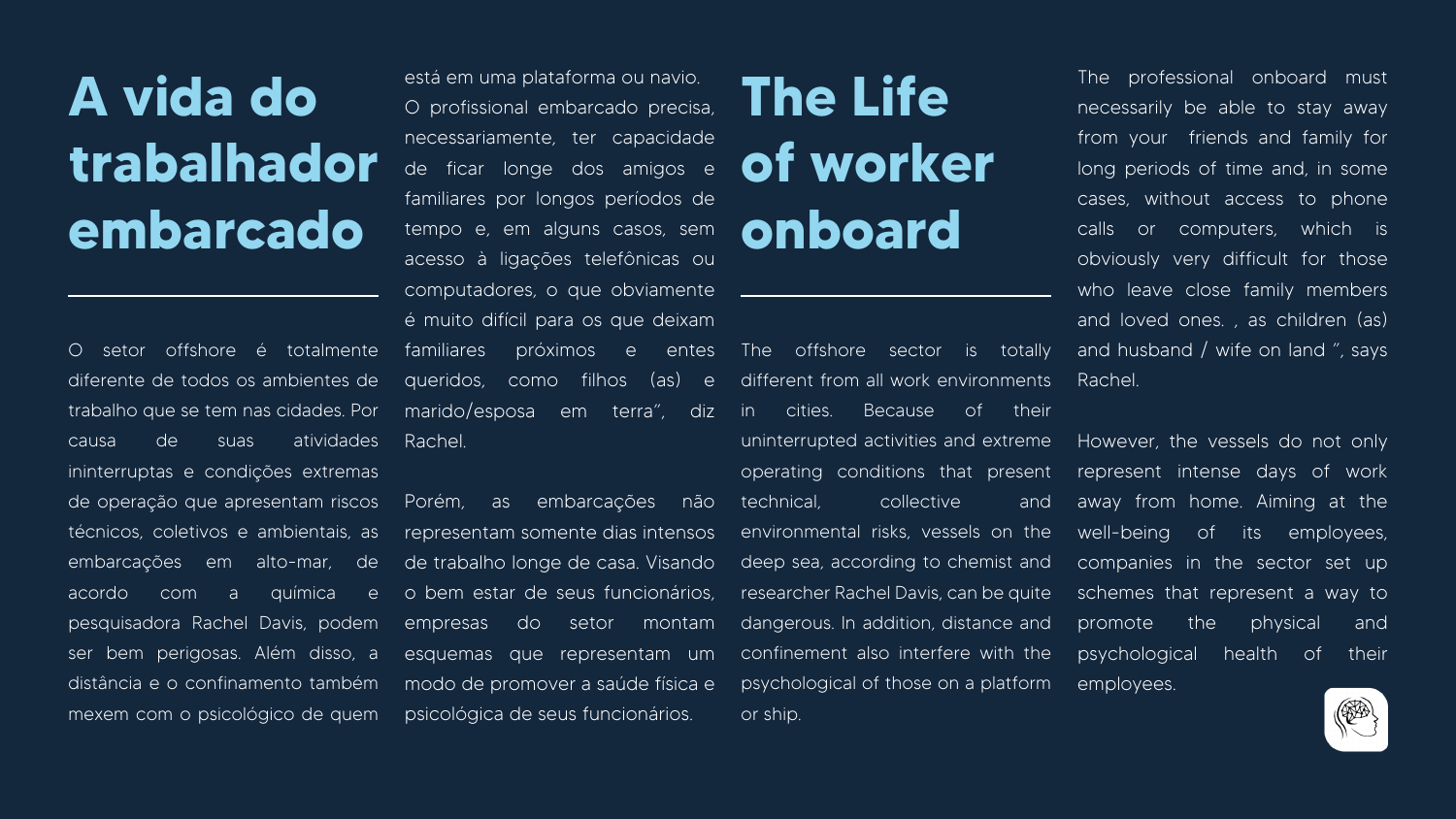um confinamento que durava 14 dias. Agora, são 21 dias. Os riscos de acidentes se tornam, a cada dia, mais iminentes.

Trabalhadores embarcados na escala de 21 dias denunciam exaustão por sobrecarga de trabalho e pressão psicológica chefes. Já não bastasse o medo da contaminação a bordo, agora os trabalhadores ainda precisam by a larger staff and in a lutar contra a pressão dos confinement that lasted 14 chefes a bordo, que exigem a days. Now, it's 21 days. execução das mesmas The risks of accidents have atividades realizadas, antes, been becoming more and por um efetivo maior e em more imminent.

Seafarers onboard on the 21-day schedule report exhaustion due to work overload and psychological pressure from bosses. The fear of contamination on board was not enough, now workers still have to fight dos pressure from the bosses on board, who demand the execution of the same activities carried out, before,



## **Pressão e exaustão psicológica**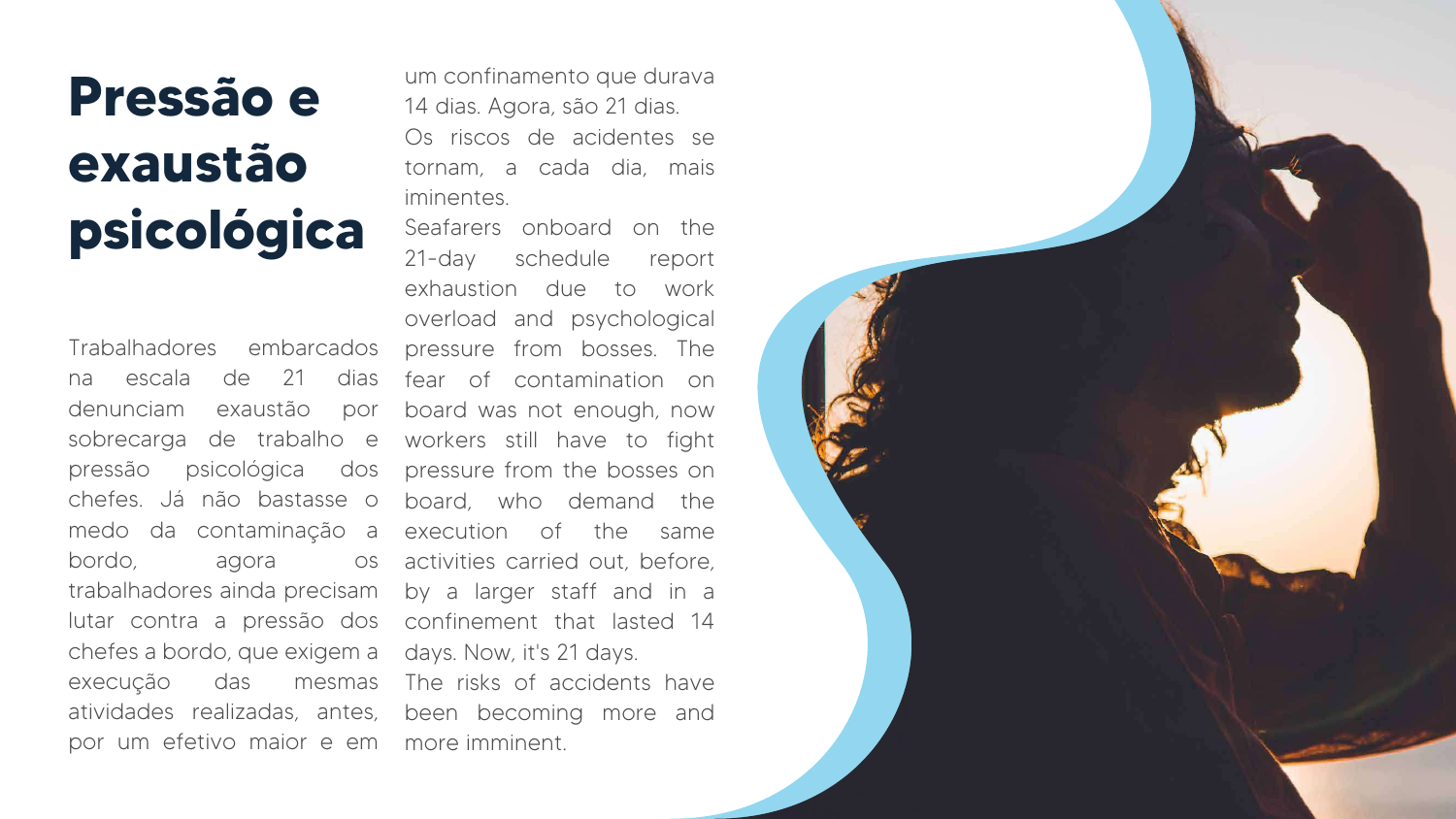A pandemia da Covid-19 traz alguns desafios para a atuação da Psicologia no campo da saúde mental e do trabalho. A crise sanitária tem efeitos sobre as regulamentações do trabalho, sua organização e as formas individuais e coletivas de vivenciá-lo. Em serviços públicos e privados, temos identificado casos de sofrimento e adoecimento mental que se referem ao trabalho no contexto da pandemia. A partir strategies on the problem. desses casos, alguns profissionais da

Psicologia têm se dedicado a construir estratégias de intervenção sobre a problemática.

-

The Covid-19 pandemic brings some challenges for the work of Psychology in the field of mental health and work. The health crisis has effects on labor regulations, their organization and the individual and collective ways of experiencing it. In public and private services, we have identified cases of suffering and mental illness that refer to work in the context of the pandemic. From these cases, some psychology professionals have dedicated themselves to building intervention



### **O papel da psicologia na pandemia**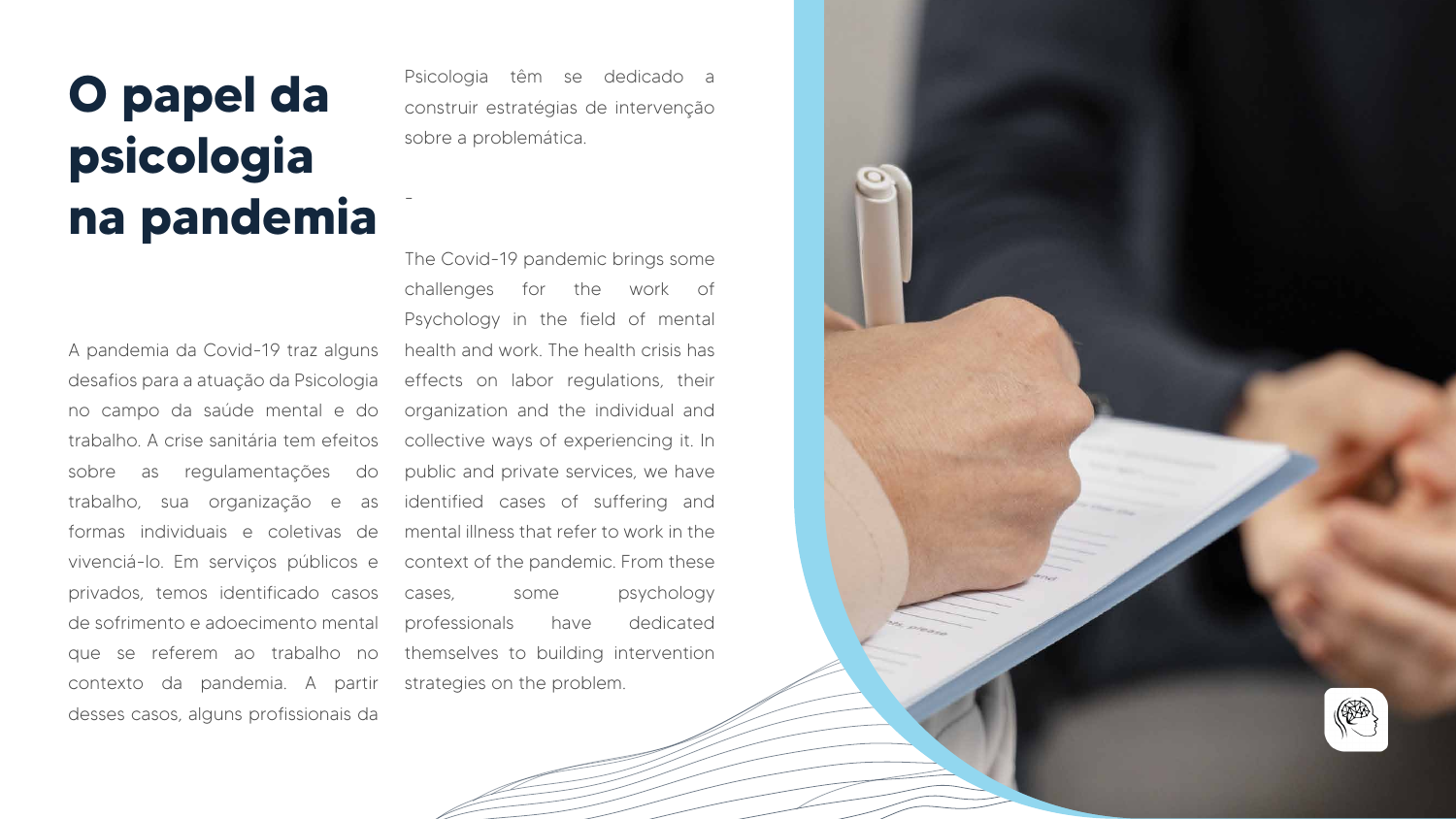Nossas consultas são online e trabalhamos com horários flexíveis, o que traz facilidade e comodidade aos trabalhadores embarcados .

### **Consulta psicológica online Online psychological consultation**

A consulta online tem a mesma eficácia da consulta da presencial e é regulamentada pelo Conselho Federal de Psicologia (Resolução CFP 04/2020). Nosso compromisso é cuidar da saúde mental do trabalhador embarcado, com ética, onboard worker's mental health, with compromisso e credibilidade.

Our appointments are online and we work with flexible hours, which brings ease and convenience to the seafarers onboard.

The online consultation has the same effectiveness as the face-to-face consultation and is regulated by the Federal Psychology Council (Resolution CFP 04/2020). Our commitment is to take care of the ethics, commitment and credibility.